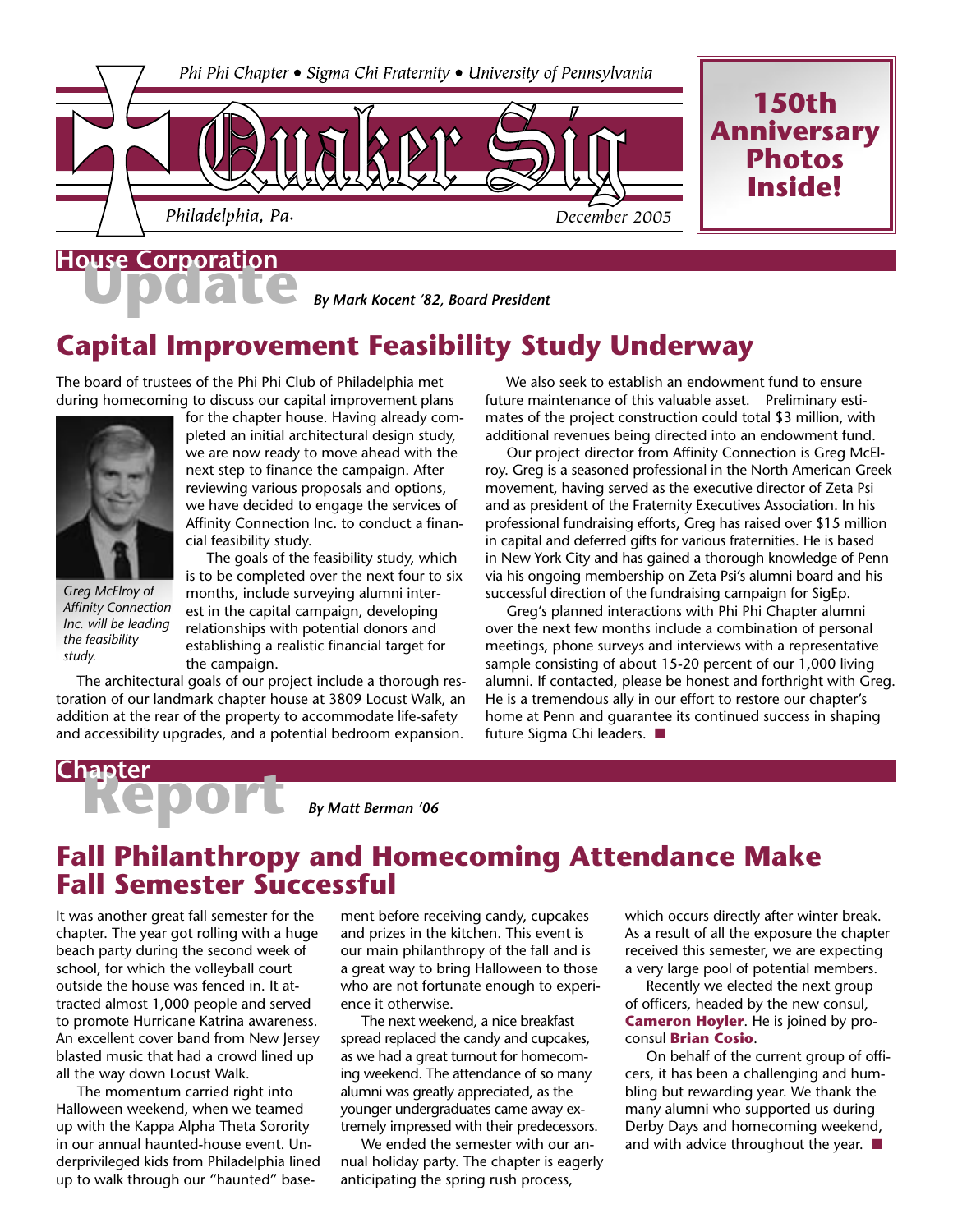## **Annual Fund<br>
DONOYS**

*We would like to offer our deepest thanks to the following brothers who contributed to our 2005-06 annual fund as of December 2, 2005. The annual fund runs from September 1 through August 31.*

Joseph A. Goodhue Jr. 1939 Lester R. Giegerich 1940 Thomas H. Nicholson 1944 Thomas J. Burns 1946 Cornelius E. Smyth 1946 Douglas J. Hannah 1948 Porter R. Taylor Jr. 1949 J. Joseph Tuohy 1949 Mason D. Marvin Jr. 1953 Murray K. McComas 1958 Sesto E. Vecchi 1958 John S. Sawyer 1965 Willis S. Hesselroth 1966 Siim M. Hanja 1967 J. Gardner Colins 1968 Vincent J. Mannino 1969

George W. Morriss 1969 William M. Schmidt 1969 Robert M. Hellauer Jr. 1973 Robert G. Johnson Jr. 1974 Mark E. Brooks 1977 John M. Roth 1980 Ronald M. Caronia 1981 Mark H. Carpenter 1982 Ronald I. Woodmansee 1982 Dhananjay M. Pai 1983 Michael C. Bushman 1990 Sterling A. Lapinski 1991 Hardy M. Viener 1996 Bryan Angley 1997 Lucas J. Garman 1999 Scott J. Glosserman 1999 ■



### **Campus Fire Safety Advocates Turn Heat On Washington**

The Center for Campus Fire Safety, based in Amherst, Mass., is a nonprofit organization that includes fire safety professionals and advocates from across the nation. Ed Comeau is director of the Center, which maintains a Web site to provide information and resources on campus fire safety to parents, university officials and students. It also publishes of *Campus Firewatch*, an online newsletter.

 According to a fact sheet from the Center, **75 students have died in fires since the year 2000**. Off-campus housing is the highest risk area for students, with **75% of student deaths occurring off-campus; 13% in campus dormitories and 11% in fraternity and sorority housing.**

April and May are the deadliest months for college students, with 21 deaths during those months since 2000, followed by August and September with 19 deaths.

#### **Seven fatal fires have already occurred this academic year, killing 11 students:**

- **Miami University**, Oxford, Ohio: 3 killed in an off-campus fire
- **University of Mississippi**, Oxford, Miss.: 3 killed in a fraternity fire
- **Georgetown University**, Washington,

D.C.: 1 killed in an off-campus fire

- **Penn State**, State College, Pa.: 1 killed in an off-campus fire
- **Savannah College of Art and Design**, Savannah, Ga.: 1 killed in an off-campus fire
- **Southern Adventist University**, Collegedale, Tenn.: 1 killed in a residence hall fire
- **University of Maryland**, College Park, Md., 1 killed in an off-campus fire

When investigators are called to the scene of fatal fires in student housing, they commonly find **a lack of automatic fire sprinklers**, **missing or disabled smoke alarms**, **careless disposal of smoking materials** and **alcohol.**

 The Center advocates a threepronged approach to the address the problem:

**1. Prevention** to educate students, parents and administrators about safe fire behavior.

**2. Detection** to provide early warning to students of the fire and notify fire departments to respond.

**3. Early suppression** through the installation of automatic fire sprinkler systems in student housing.

 **Rep. Curt Weldon (R-Pa.)** and **Rep. Bill Pascrell (D-N.J.)**, joined Tubb Jones at a press conference after the summit to highlight legislation they have introduced or plan to introduce:

#### **The Campus Fire Safety Right to**

**Know Act:** Similar to the Clery Act, which requires universities and colleges to provide statistics on violent crimes on campus, this bill introduced by Pascrell requires schools to provide information about fire safety to the U.S. Department of Education, helping parents and students make informed decisions on the safety of schools. "We really don't know the current state of fire protection at our colleges and universities because they have not been required to make that information available," said Comeau.

#### **The Fire Sprinkler Incentive Act:** In-

troduced in the House by Weldon (H.R. 1131), this bill would reduce the tax depreciation schedule on the installation of fire sprinkler systems in buldings from 27 years to 5 years, encouraging owners of off-campus housing to install sprinkler systems. Similar legislation was introduced in the Senate (S. 512).

*(Continued on page 3)*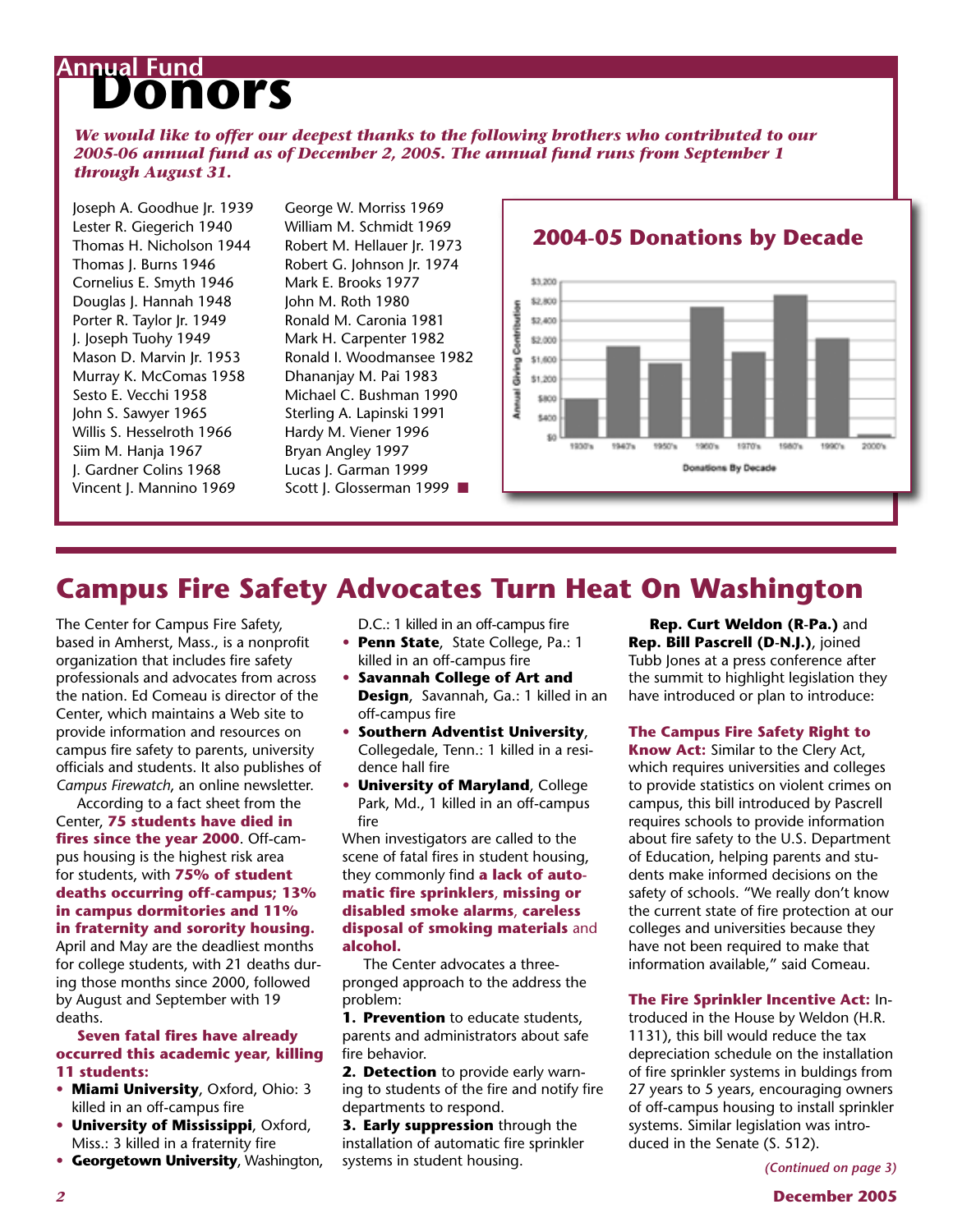

## **Scenes from the 150th Anniversary of Sigma Chi**

Here are the photos **Jon Greenawalt '61** took at the luncheon hosted by **Joe Tuohy '49** at Sigma Chi's 150th Anniversary Weekend. It was a great get-together — and we really enjoyed it, Joe. Just sorry you couldn't be with us. For others reading this, we're pleased to report that Joe not only survived the illness he experienced in June but also the last two hurricanes that blew through Ft. Lauderdale! ■



*Above: Front row, left to right:* **D.A. McComas '97** *and*  **Murray McComas '58***,* **Jon Greenawalt Sr. '61***. Back row:* **Jim Kahl '54***,* **Mason Marvin '53***, Ted Pitt and* **Sam Greenawalt '51***.*

*Right: Left to right: Ted Pitt (University of Western Ontario), grand praetor of the Mid-Atlantic Province; Dr.* **Jim Kahl '54***;*  **Murray McComas '58** *and* **D.A. McComas '97***.*

*Left: Left to right:* **Mason Marvin '53***; Frank Raymond (Penn State), president of the Sigma Chi Foundation; Bob Joseph (Willamette '57), 56th grand consul; and* **Sam Greenawalt '51***.*

**Below:** *Bob Joseph (Willamette '57) and Frank Raymond (Penn State).*



### **Campus Fire Safety Advocates Turn Heat On Washington** *(Continued from Page 2)*

#### **Declaration of September as Campus Fire Safety**

**Month:** Sen. Mike DeWine (R-Ohio) and Tubbs Jones announced plans to introduced in a bill in both houses to provide an annual national platform for promoting fire safety for students at our colleges and universities.

 Due to recent publicity of deaths in off-campus and oncampus fires, traffic at the Center for Campus Fire Safety's Web site has been busy, Comeau said. Since the beginning of the year, the site has received 300,000 hits."We have **a log of fatal fires** that's publicly available that's been downloaded 10,000 times; we have **questions parents should ask when they visit schools** that have been downloaded a thousand times," Comeau said.

 For more information, call the Center at 413-323-6002 or e-mail ecomeau@campusfire.org. ■